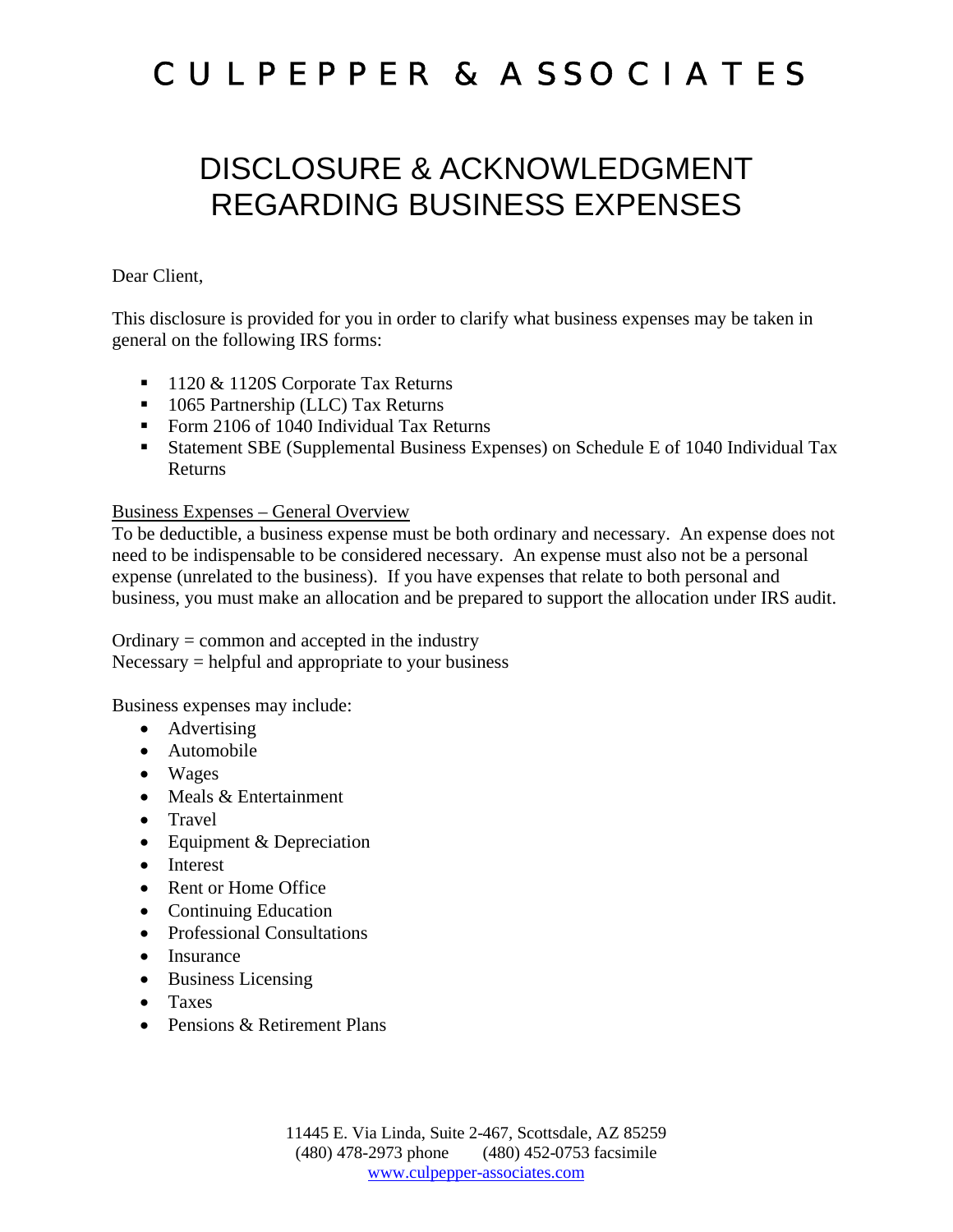Generally, in the event of an audit, you will be required to provide written support for all expenses listed.

#### Record-Keeping and Transactions

In order to assist with record-keeping and IRS compliance, we recommend that businesses have their own bank accounts and that all business-related transactions be run through said accounts. We also recommend that there be no commingling of funds (in other words, don't pay for personal items with the business bank account). This helps to establish that the business is being run like a business, again in the event of an IRS audit, in order to minimize disallowed expenses.

#### Auto Expenses

You may deduct automobile expenses under either one of two methods:

- Standard mileage rate (48.5 cents for 2007 and 50.5 cents for 2008, etc.)
- Actual expenses (you must have documents such as receipts, etc.)

If you use the automobile for both personal and business use, you must adequately track mileage so that we can allocate the actual expenses between personal and business. Whatever method you use for auto expense, you must keep a mileage log which you can get at any office supply store. There must be a separate log in each automobile for which you are taking business expenses.

If you use a company-owned automobile for personal use, you may also have to include the fringe benefit of using that vehicle, on your personal 1040 Tax Return.

#### Meals & Entertainment

Meals and Entertainment expenses are generally deductible as long as they meet either of two tests.

#### Directly-Related Test

- 1. The main purpose of the combined business and entertainment was the active conduct of business
- 2. You did engage in business with some person or persons
- 3. You had more than a general expectation of getting income or some benefit in the future

#### Associated Test

- 1. Associated with the active conduct of your trade or business
- 2. Directly before or after a substantial business discussion

The IRS generally determines whether the above tests have been met, as based upon a "facts and circumstances" test. Thus each situation must stand on its own merits. For this reason, it is important to fully document expenditures. An easy way to do this is to write on the receipt and/or the bank statement or credit card statement.

Documentation Requirements

- 1. Business purpose
- 2. Parties present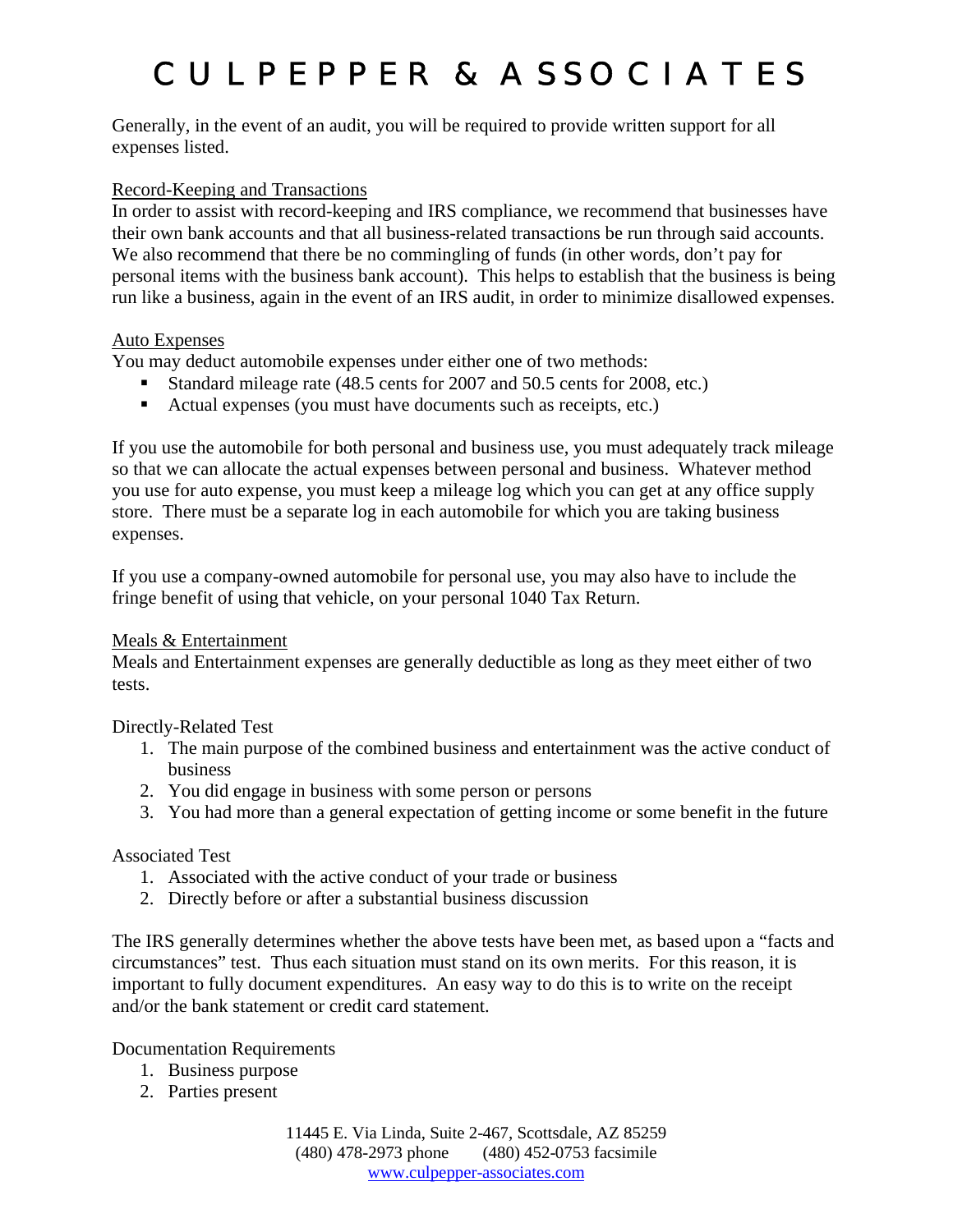3. Name and address of venue

#### Travel

Travel expenses are the ordinary and necessary expenses of traveling away from home for your business, profession or job.

You are traveling away from home if:

- 1. Your duties require you to be away from home longer than an ordinary day's work
- 2. You need to sleep or rest to meet the demands of your work while away from home

You merely need to document the business purpose for traveling expenses.

#### Home Office

You may be able to deduct the business use of your home if the following apply:

- Use part of your home exclusively and regularly as your principal place of business
- Use part of your home exclusively and regularly as a place where you meet customers or conduct business
- Your business use must be for the convenience of your employer (Form 2106)
- Your business use must be for the convenience of the Partnership or S-Corp (Statement SBE)

In order to satisfy the IRS requirements, you will need to provide us with information of your home as follows:

- 1. Total square footage of the residence
- 2. Square footage of the area being used for business purposes
- 3. All deductible expenses that relate your home as a whole (rent, electricity, etc.)
- 4. All deductible business specific expenses (cellular phone, etc.)
- 5. Time your were open for business (in the case of a daycare)

#### Form 2106 of 1040 Individual Tax Returns

Unreimbursed Expenses incurred by an employee on behalf a business, are generally deductible. However, recently the Tax Court disallowed unreimbursed business expenses of an employee due to lack of a formal agreement between the business and the employee. Thus we recommend that all partners have an agreement which states that the partner must incur expenses and that those expenses will not be reimbursed by the partnership.

#### Statement SBE (Supplemental Business Expenses) on Schedule E of 1040 Individual Tax Returns

Unreimbursed Expenses incurred by a partner in a partnership, are generally deductible. However, recently the Tax Court disallowed unreimbursed business expenses of a partner due to lack of a formal agreement between the partnership and the partner. Thus we recommend that all partners have an agreement which states that the partner must incur expenses and that those expenses will not be reimbursed by the partnership.